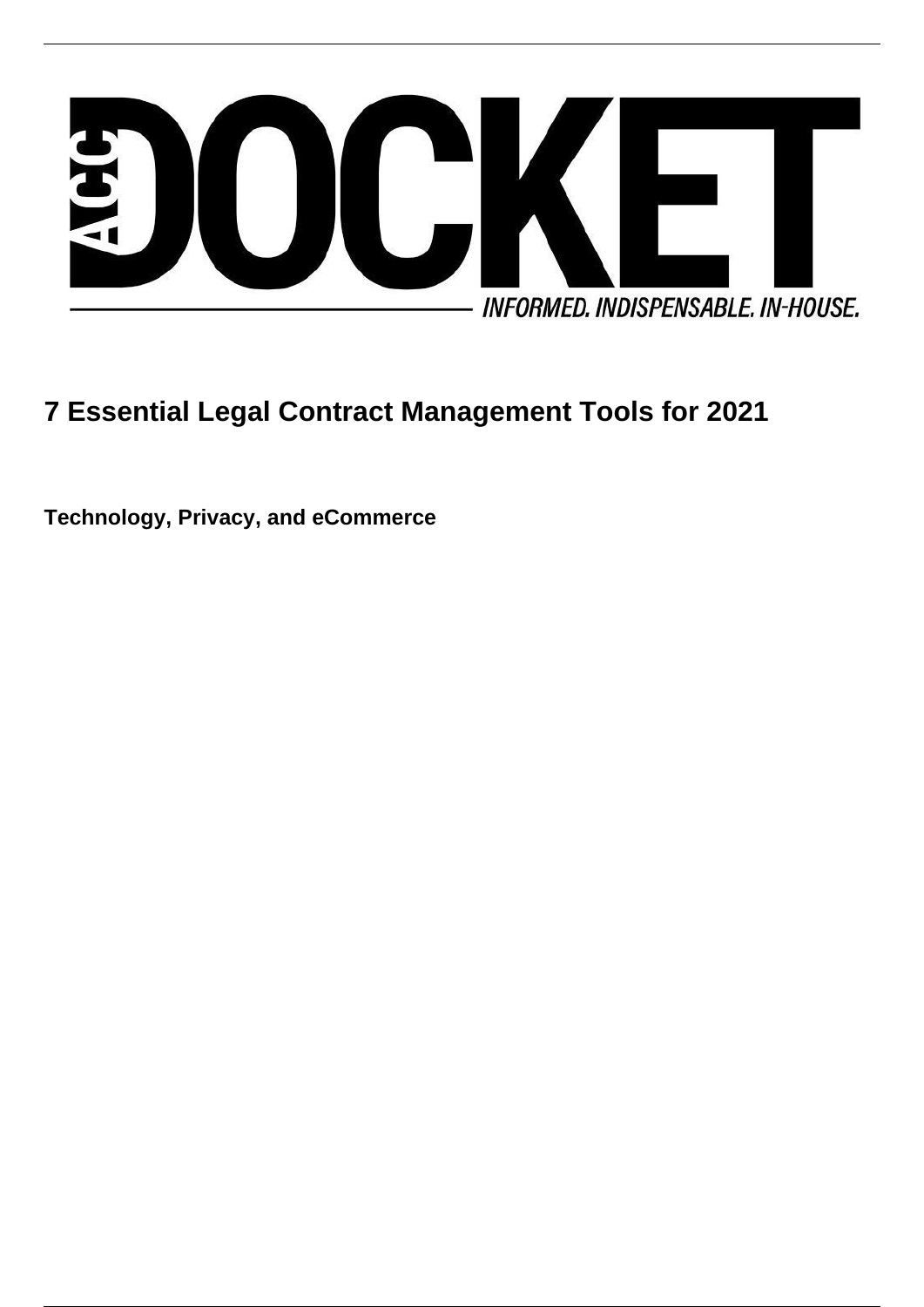



As 2021 draws near, the truth remains that general counsel and legal teams continue to encounter growing contract complexity and volume. An ineffectual legal contract management process makes obstacles for legal departments tough to overcome. Here's how to leverage seven [legal contract](https://www.cobblestonesoftware.com/industries/legal-contract-management-software)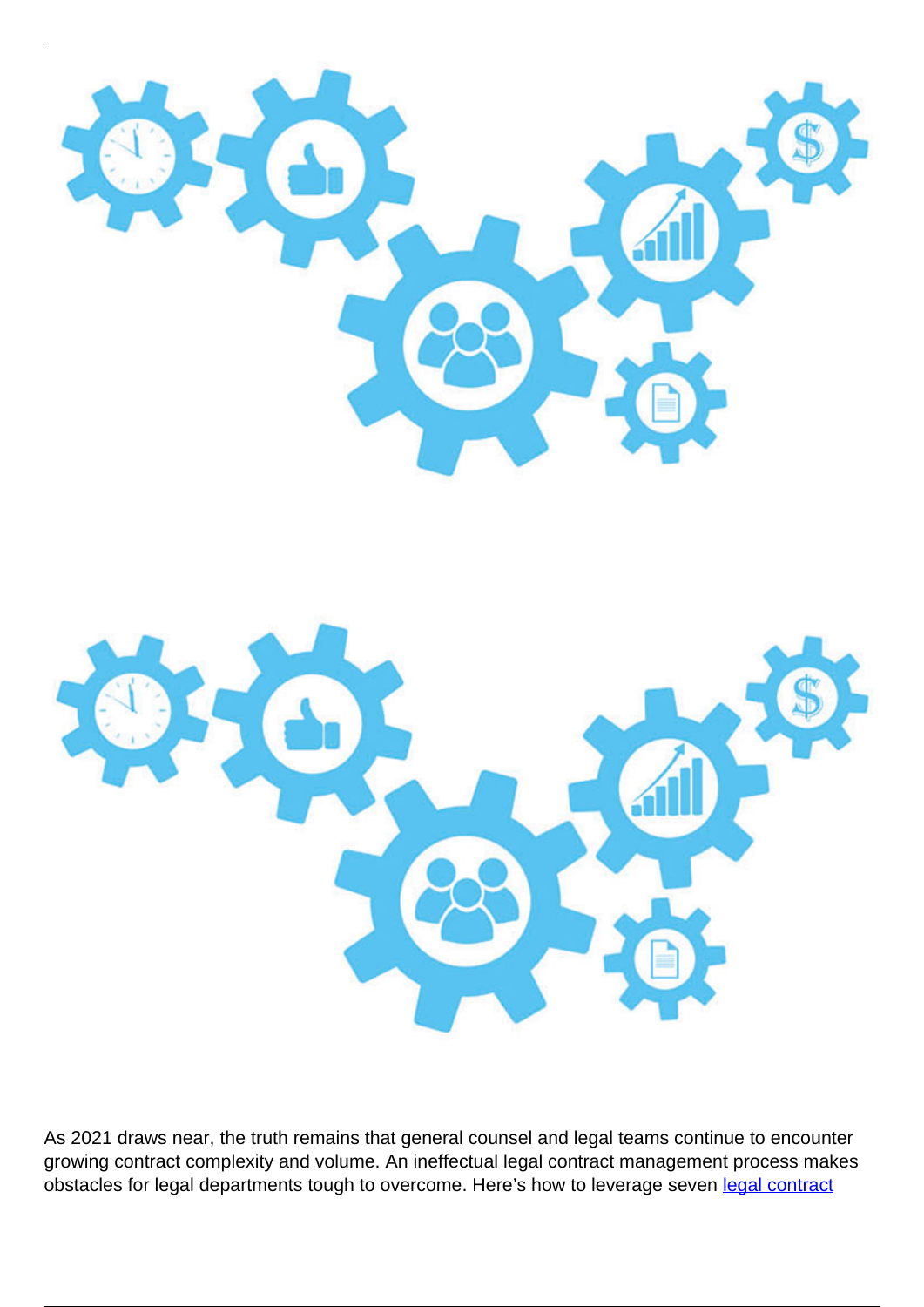[management software](https://www.cobblestonesoftware.com/industries/legal-contract-management-software) tools to streamline the legal contract lifecycle, reduce risk, and minimize contract lifecycle bottlenecks and delays.

# **1. Easy contract requests and approvals interface**

Leading legal contract management software enables users to enter legal requests and submit them for request approval easily. Data entry for request records is significantly simplified. Communication bottlenecks are reduced with easy-to-use request intake forms that allow users to collect, store, review, and approve [automated requests.](https://www.cobblestonesoftware.com/blog/automated-contract-request-management-with-contract-insight)

Additionally, teams can remain in sync with approval routing to [legal workflows](https://www.cobblestonesoftware.com/blog/legal-workflow-for-legal-operations) for the main areas of the software. Users can attach virtually unlimited files and convert contract requests to contract records without data loss or the need for data re-entry. Legal teams are held accountable with integrated document tracking, task assignments, and nearly unlimited notifications.

Optimize contract requests with a unified, standardized process that equips vendors, customers, suppliers, providers, and employees with the ability to request new contracts easily.

### **2. Automated document assembly**

Trusted [legal document assembly solutions](https://www.cobblestonesoftware.com/products/document-assembly) can help organizations to author timely, compliant, and accurate contracts. Using automation to dynamically merge data fields with clauses from a preapproved clause library, legal teams can manage multiple templates and document versions for rapid contract authoring and exportation into standard file formats. Document templates can be repeatedly used and easily updated.

Read CobbleStone's blog on **contract writing** for a fuller understanding of legal contract authoring with automation.

Free Guide: [Make Your Case for Contract Lifecycle Management](https://www.cobblestonesoftware.com/makeyourcase?__hssc=132792529.1.1599589673906&__hstc=132792529.ab7216de7264992bfcb1e99829676321.1581699674394.1599586141336.1599589673906.468&hsCtaTracking=dc525418-1b24-4c1f-a636-e5f29663c47c%7Ca42dfca7-062d-47b3-99b8-ad04d96c54b0)

### **3. Contract negotiation automation**

General counsel, corporate lawyers, and other legal contract stakeholders no longer need to rely upon a [contract negotiations](https://www.cobblestonesoftware.com/blog/contract-negotiations-with-contract-insight) process that depends on redlining and back-and-forth communication.

With contract negotiation automation proffered by robust legal [contract management software](https://www.cobblestonesoftware.com/) solutions, document collaboration and document version control are simplified with numbered version tracking and a detailed log of document iterations. Collaborative parties can maintain version control with the capability to upload and download up-to-date document versions with ease.

[Clause ownership functionality](https://www.cobblestonesoftware.com/blog/contract-clauses-mastering-contract-management-series) helps organizations assign clause owners. If a party tries to edit a clause, advanced contract management software can add that clause's owner to the approval process. Consequently, only necessary parties are added to the negotiation process, as per rulesbased clause ownership.

Contract negotiations between internal negotiating parties, external parties, and employee non-users of software are more efficient when organizations are equipped to configure a rules-based process.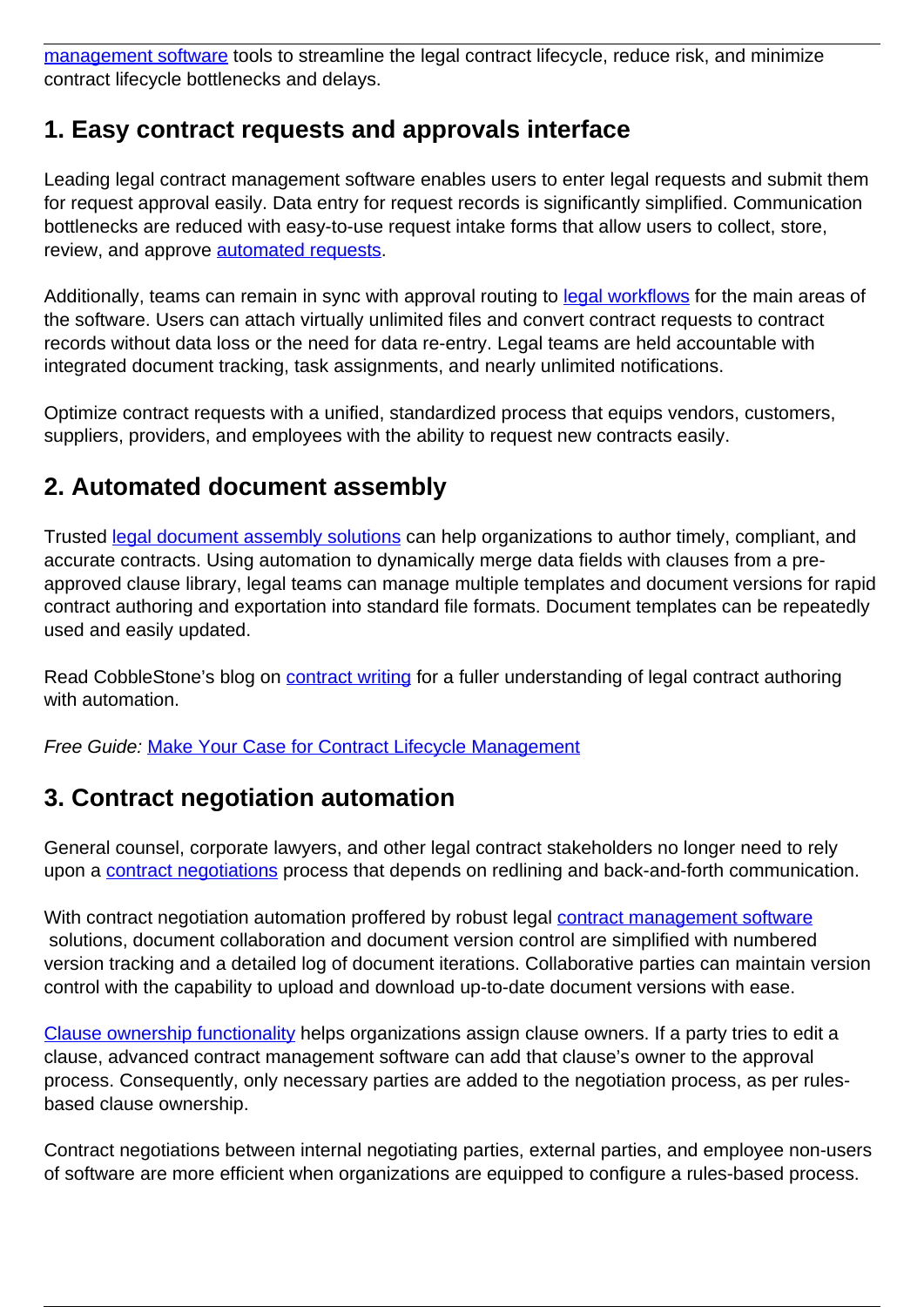A pre-configured workflow permits contract stakeholders to receive a notification that takes them to a contract collaboration portal. There, relevant documents can be accessed for review. A benefit of this process is that external parties and employees without [contract management software](https://www.cobblestonesoftware.com/) access can view and edit contracts that are assigned to them but cannot access core system features and contracts that are not pertinent to them.

Required documents are isolated so that stakeholders can view or make changes right from the portal. Furthermore, contract parties can engage in approval collaboration in a centralized location and receive alerts about the approval process — in the interest of reducing delays.

With an advantageous contract negotiation portal, legal **contract collaboration** is efficient and straightforward.

# **4. Obligations workflow**

Diligent observance of contract obligation fulfillment is critical for healthy contract lifecycles. Contract workflow automation that leverages automated alerts, notifications, task escalation, and approval routing helps organizations to meet their contractual needs and focus their attention on more strategic aspects of contract management (e.g., opportunity realization and [data analytics\)](https://www.cobblestonesoftware.com/blog/5-critical-decisions-driven-by-contract-data).

Obligations workflow can be configured within legal contract management software to trigger when specific criteria are met, before contract execution, after contract execution, or all three. Flexible obligations management promotes a culture where the proper alerts, notifications, and approvals are set in place for contracts at the right time.

# **5. Compliance and auditing tools**

Advanced compliance reporting and auditing tools give legal teams visibility into contractual relationships across entities and businesses. Legal compliance standards can be easily maintained with robust and user-friendly reporting metrics, key dates, and renewals.

Leading-edge legal contract management software also offers integration with [OFAC search](https://www.cobblestonesoftware.com/blog/ofac-search-made-easy-with-contract-management-software) data. This helpful compliance tool checks vendor, company, and employee data and compares it to data within the Office of Foreign Assets Control's (OFAC) sanctions lists — providing crucial risk analysis snapshots.

# **6. Legal contract management reports**

Ad-hoc reports equip organizations with reports on upcoming tasks, user-defined status reports, reports on financial commitments, and more. Reports can be emailed on a scheduled basis or swiftly exported to spreadsheets to save locally and distribute.

With an online report designer, general counsel and legal teams can use contract management software to establish easily configured and flexible report layouts to display critical contract information. These report designers include many file exportation options, such as PDF, MS Word, spreadsheets, various image formats, rich text, CSV, and more.

[Executive graphical dashboards](https://www.cobblestonesoftware.com/blog/contract-insight-executive-graphical-dashboards) deliver a comprehensive overview of key dates, activities, and contract performance.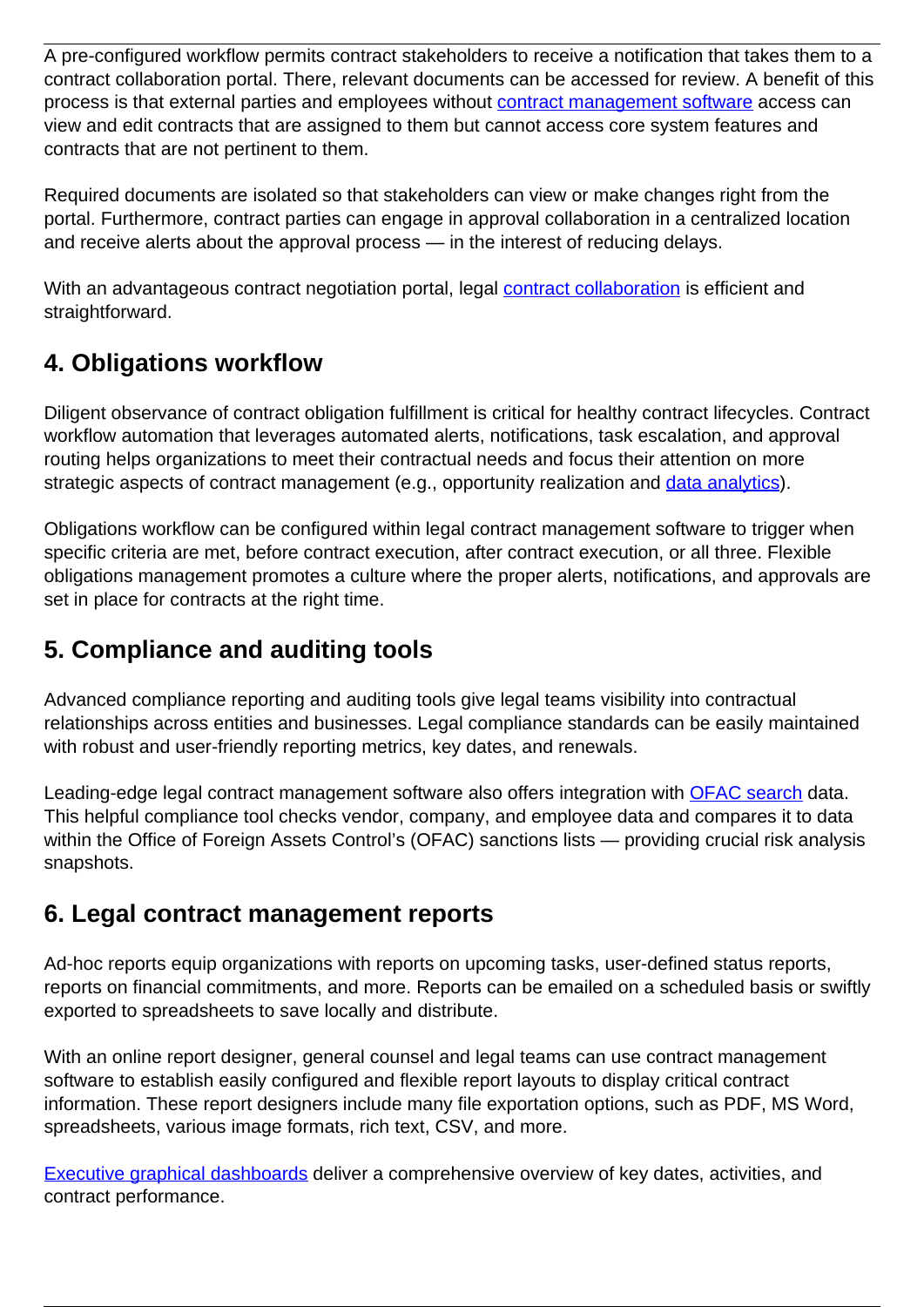With the help of advanced [financial tracking,](https://www.cobblestonesoftware.com/blog/tracking-and-reporting-financial-data-contract-insight) improved searching, and reporting tools, legal teams can track payments, spending, and contract data changes.

### **7. AI-based risk management and clause analysis**

Fastidious [risk management](https://www.cobblestonesoftware.com/blog/assessing-contract-risk-early-identification-and-prevention) is paramount for successful legal contract management. Al-based [contract management software](https://www.cobblestonesoftware.com/blog/what-is-ai-based-contract-management) makes risk assessment, analysis, and mitigation more manageable and efficient. [Watch this contract artificial intelligence video](https://www.youtube.com/watch?v=RXvbqU5Hfc8&t=2s) to learn more.

A risk score can keep your legal contract management team accountable by equipping them with an outline of how well (or how poorly) they are leveraging their risk tools. From there, they can act accordingly to establish the best possible risk management process.

Advanced legal contract management software also provides risk rating and risk mapping features. Risk profile ratings can help legal teams to visualize risk. Based on tracked risk, users are provided with a risk assessment matrix. They can view risk probability patterns for events that may occur within contracts, as well as risk exposure that results from those events.

Legal teams can also significantly increase productivity by leveraging machine learning with contract clauses. Natural language processing (NLP) supports data pre-processing, auto-extraction, and autofills of key information from legal documents into contract records.

Intelligent clause detection tools allow legal professionals to compare clauses quickly and easily within an approved, dynamic clause library. AI and machine learning give organizations more control over the establishment of search algorithm preferences and how they are implemented with the contract management system.

Legal teams can stop wasting time with manual document importation, data entry, and clause analysis — and instead, can focus on data-driven strategies that drive contract value while continuing to reduce risk.

Awareness of potentially detrimental risk events can help general counsel and legal teams to decide how to move forward with a contract. Risk visualization can help teams make risk management decisions more efficiently and more effectually.

### **Experience next-level legal contract management**

Now you know the cutting-edge legal contract management software tools that can help general counsel and legal teams to implement a [workflow process](https://www.cobblestonesoftware.com/contract-management-software/contract-workflows) that mitigates risk, reduces bottlenecks, and helps organizations to manage a growing number of increasingly complex contracts for enhanced legal operations.

Therefore, it is time to select the legal contract management software solution that best fits your organization's needs. That solution is CobbleStone Software's Contract Insight®.

Contract Insight has the tools to help your organization manage the entire legal contract lifecycle. For over 25 years, CobbleStone Software's legal contract management suite has been lauded and trusted by [general counsel](https://www.cobblestonesoftware.com/blog/general-counsels-open-and-shut-case-for-better-contract-management) and legal departments.